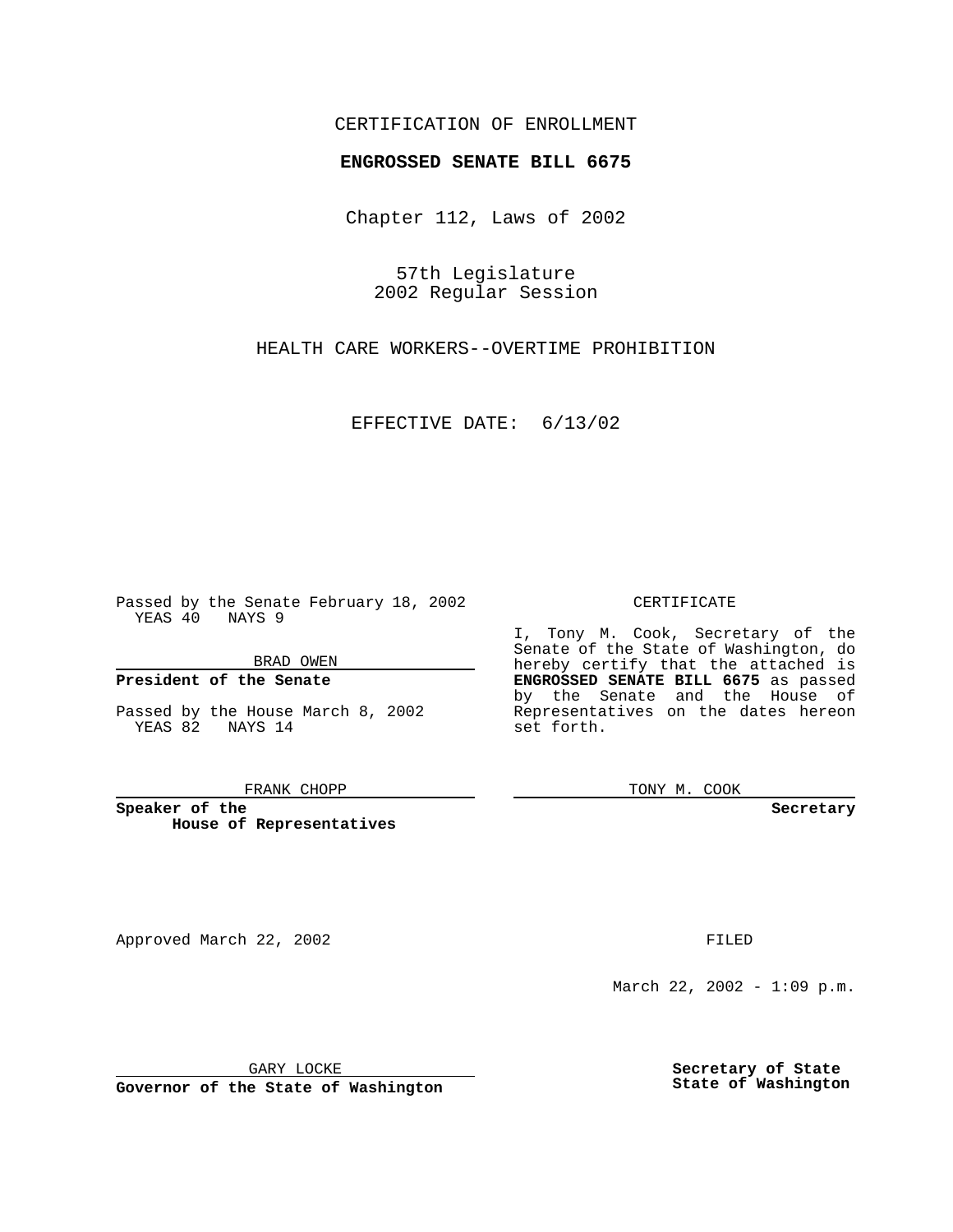# **ENGROSSED SENATE BILL 6675** \_\_\_\_\_\_\_\_\_\_\_\_\_\_\_\_\_\_\_\_\_\_\_\_\_\_\_\_\_\_\_\_\_\_\_\_\_\_\_\_\_\_\_\_\_\_\_

\_\_\_\_\_\_\_\_\_\_\_\_\_\_\_\_\_\_\_\_\_\_\_\_\_\_\_\_\_\_\_\_\_\_\_\_\_\_\_\_\_\_\_\_\_\_\_

Passed Legislature - 2002 Regular Session

**State of Washington 57th Legislature 2002 Regular Session**

**By** Senators Prentice, Fairley, Rasmussen, Fraser, Keiser, Costa, Franklin and Spanel

Read first time 01/25/2002. Referred to Committee on Labor, Commerce & Financial Institutions.

 AN ACT Relating to prohibiting health care facilities from requiring employees to perform overtime work; adding new sections to chapter 49.28 RCW; creating a new section; and prescribing penalties.

BE IT ENACTED BY THE LEGISLATURE OF THE STATE OF WASHINGTON:

 NEW SECTION. **Sec. 1.** Washington state is experiencing a critical shortage of qualified, competent health care workers. To safeguard the health, efficiency, and general well-being of health care workers and promote patient safety and quality of care, the legislature finds, as a matter of public policy, that required overtime work should be limited with reasonable safeguards in order to ensure that the public will continue to receive safe, quality care.

 NEW SECTION. **Sec. 2.** The definitions in this section apply throughout this section and sections 3 and 4 of this act unless the context clearly requires otherwise.

 (1) "Employee" means a licensed practical nurse or a registered nurse licensed under chapter 18.79 RCW employed by a health care facility who is involved in direct patient care activities or clinical services and receives an hourly wage.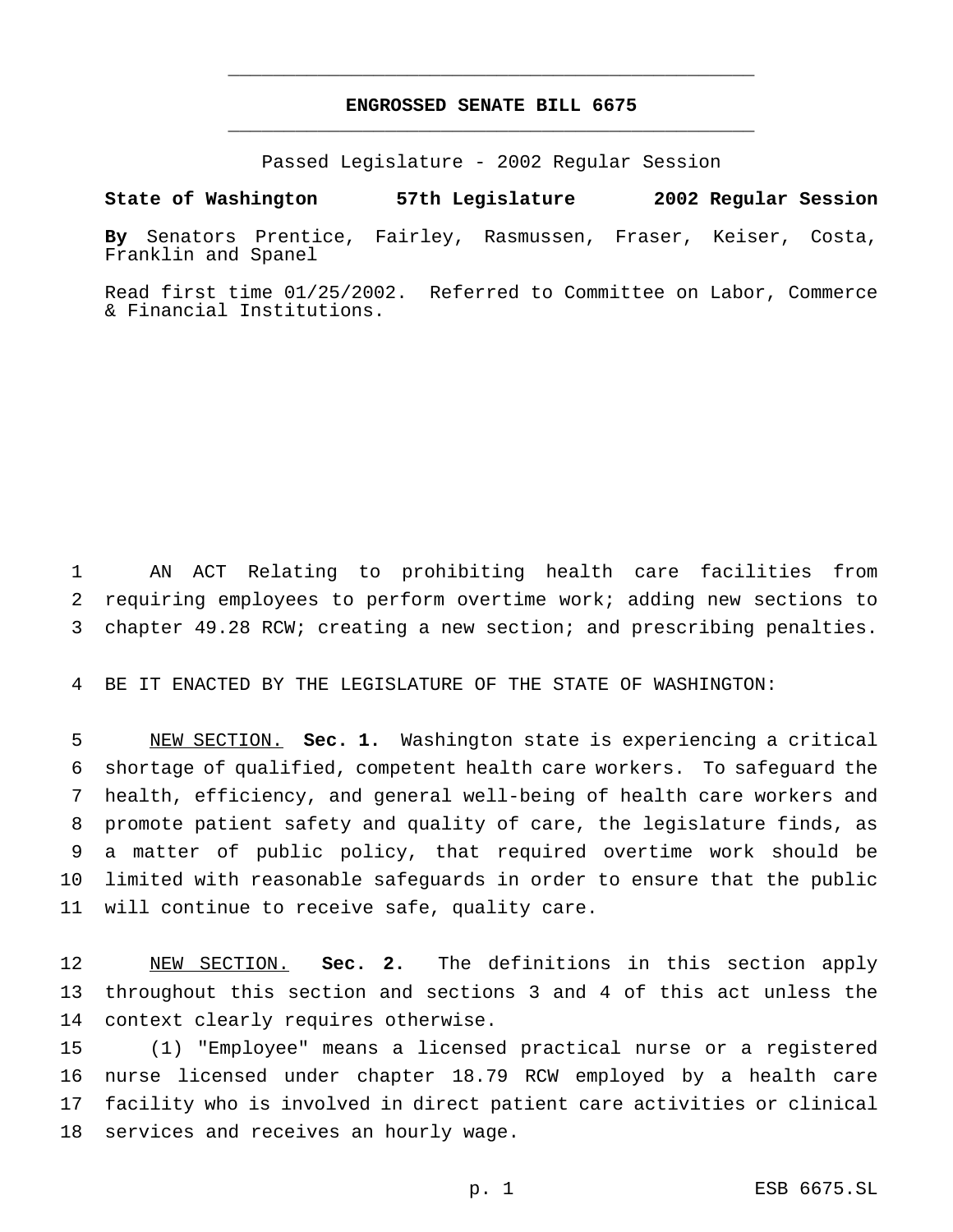(2) "Employer" means an individual, partnership, association, corporation, state institution, political subdivision of the state, or person or group of persons, acting directly or indirectly in the interest of a health care facility.

 (3) "Health care facility" means the following facilities, or any part of the facility, that operates on a twenty-four hours per day, seven days per week basis: Hospices licensed under chapter 70.127 RCW, hospitals licensed under chapter 70.41 RCW, rural health care facilities as defined in RCW 70.175.020, and psychiatric hospitals licensed under chapter 71.12 RCW, and includes such facilities if owned and operated by a political subdivision or instrumentality of the state. If a nursing home regulated under chapter 18.51 RCW or a home health agency regulated under chapter 70.127 RCW is operating under the license of a health care facility, the nursing home or home health agency is considered part of the health care facility for the purposes of this subsection.

 (4) "Overtime" means the hours worked in excess of an agreed upon, predetermined, regularly scheduled shift within a twenty-four hour period not to exceed twelve hours in a twenty-four hour period or eighty hours in a consecutive fourteen-day period.

 (5) "On-call time" means time spent by an employee who is not working on the premises of the place of employment but who is compensated for availability or who, as a condition of employment, has agreed to be available to return to the premises of the place of employment on short notice if the need arises.

 (6) "Reasonable efforts" means that the employer, to the extent reasonably possible, does all of the following but is unable to obtain staffing coverage:

 (a) Seeks individuals to volunteer to work extra time from all available qualified staff who are working;

 (b) Contacts qualified employees who have made themselves available to work extra time;

(c) Seeks the use of per diem staff; and

 (d) Seeks personnel from a contracted temporary agency when such staffing is permitted by law or an applicable collective bargaining agreement, and when the employer regularly uses a contracted temporary agency.

 (7) "Unforeseeable emergent circumstance" means (a) any unforeseen declared national, state, or municipal emergency; (b) when a health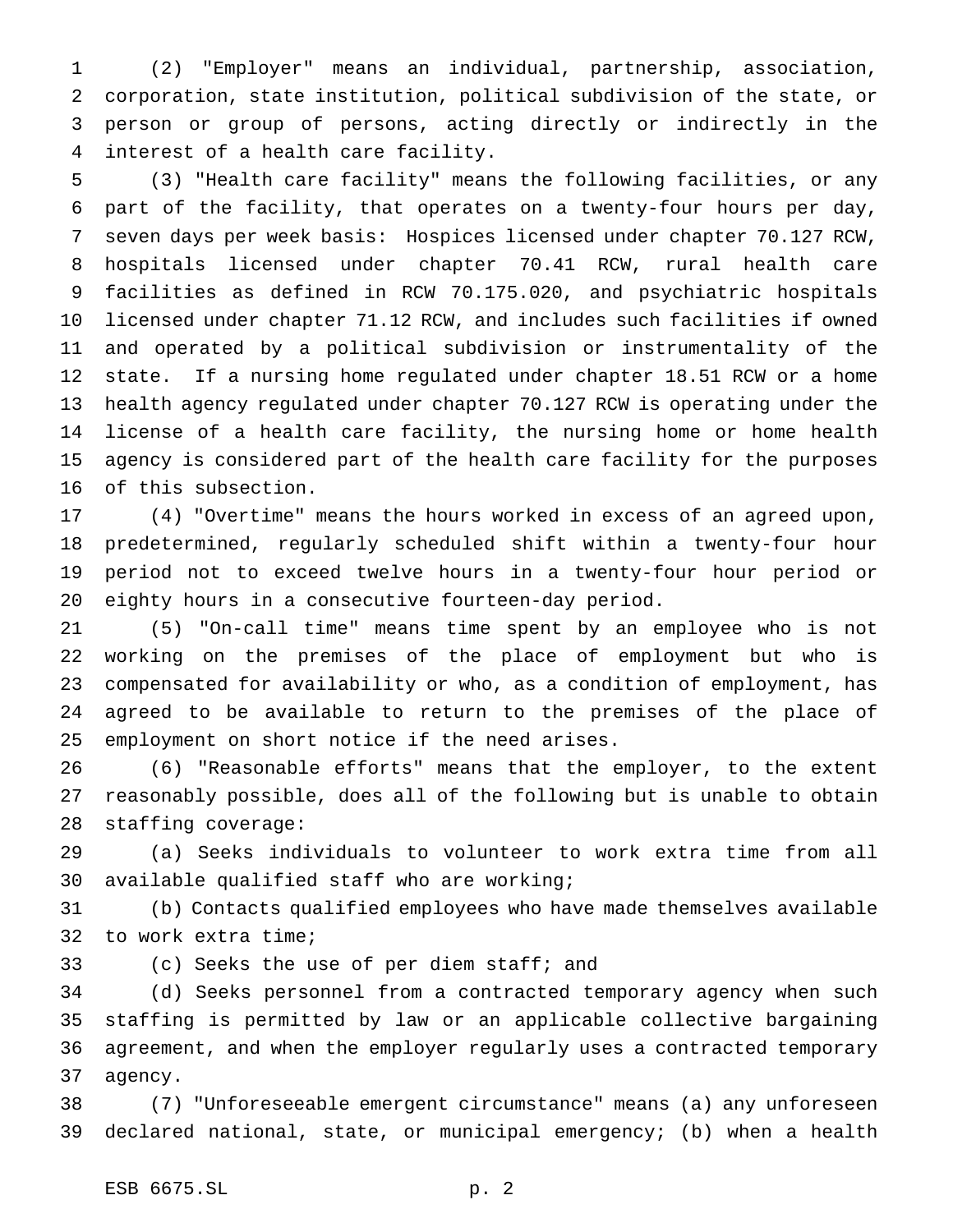care facility disaster plan is activated; or (c) any unforeseen disaster or other catastrophic event which substantially affects or increases the need for health care services.

 NEW SECTION. **Sec. 3.** (1) No employee of a health care facility may be required to work overtime. Attempts to compel or force employees to work overtime are contrary to public policy, and any such requirement contained in a contract, agreement, or understanding is void.

 (2) The acceptance by any employee of overtime is strictly voluntary, and the refusal of an employee to accept such overtime work is not grounds for discrimination, dismissal, discharge, or any other penalty, threat of reports for discipline, or employment decision adverse to the employee.

(3) This section does not apply to overtime work that occurs:

(a) Because of any unforeseeable emergent circumstance;

(b) Because of prescheduled on-call time;

 (c) When the employer documents that the employer has used reasonable efforts to obtain staffing. An employer has not used reasonable efforts if overtime work is used to fill vacancies resulting from chronic staff shortages; or

 (d) When an employee is required to work overtime to complete a patient care procedure already in progress where the absence of the employee could have an adverse effect on the patient.

 NEW SECTION. **Sec. 4.** The department of labor and industries shall investigate complaints of violations of section 3 of this act. A violation of section 3 of this act is a class 1 civil infraction in accordance with chapter 7.80 RCW, except that the maximum penalty is one thousand dollars for each infraction up to three infractions. If there are four or more violations of section 3 of this act for a health care facility, the employer is subject to a fine of two thousand five hundred dollars for the fourth violation, and five thousand dollars for each subsequent violation. The department of labor and industries is authorized to issue and enforce civil infractions according to chapter 7.80 RCW.

 NEW SECTION. **Sec. 5.** Sections 2 through 4 of this act are each added to chapter 49.28 RCW.